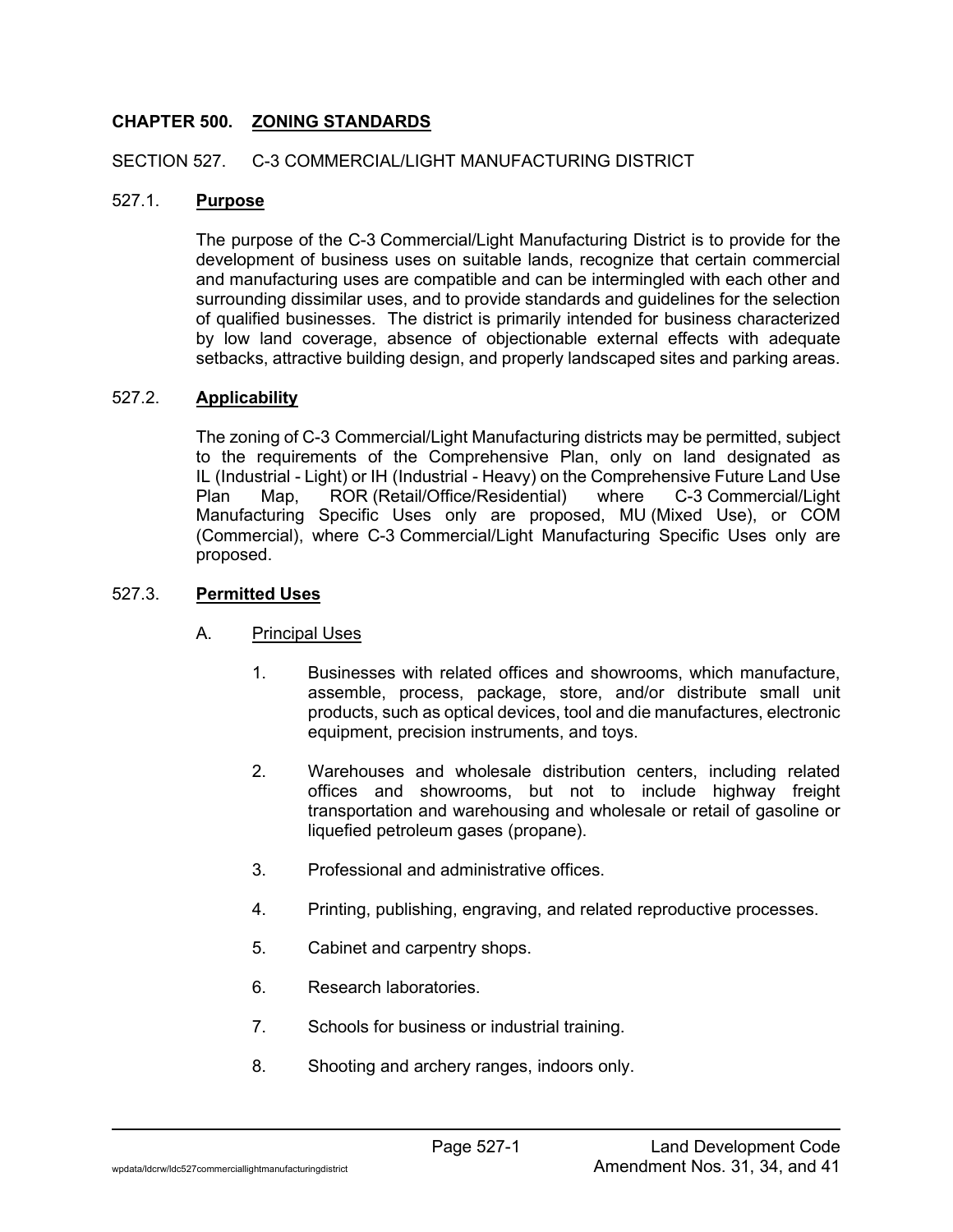- 9. Restaurants, except drive-in and drive-through restaurants.
- 10. Radio or television station, including studios, offices, and broadcasting towers.
- 11. Financial institutions, banks, etc.
- 12. Public service facilities, such as police, fire stations, and post office.
- 13. Garment assembly and sewing.
- 14. Medical, dental, photographic, or similar laboratories, clinics or hospitals, and fitness centers.
- 15. Ornamental iron manufacturing.
- 16. Parking lots and parking garages.
- 17. Welding shops.
- 18. Machine shops.
- 19. Sheet metal shops.
- 20. Data processing services.
- 21. Other uses which are similar or compatible to the permitted uses.
- 22. Contractor's office and storage.
- 23. Pest control office and storage.
- 24. Residential treatment and care facilities.
- 25. Hotels, motels, and condotels.
- 26. Single-family unit which is accessory to a principal use and located on the same lot.
- 27. Telephone exchange and transformer stations. Television facilities and operations, including studios, offices, and broadcasting towers.
- 28. Community Gardens, Market Gardens and Community Farms in accordance with this Code, Section 530.23.
- 29. Solar Electric Power Collection Facility (Solar Farm) and Substation. If 75 MW or more must be located in a PSP (Public/Semi-Public), PD (Planned Development), IL (Industrial-Light), or IH (Industrial- Heavy) Future Land Use classifications.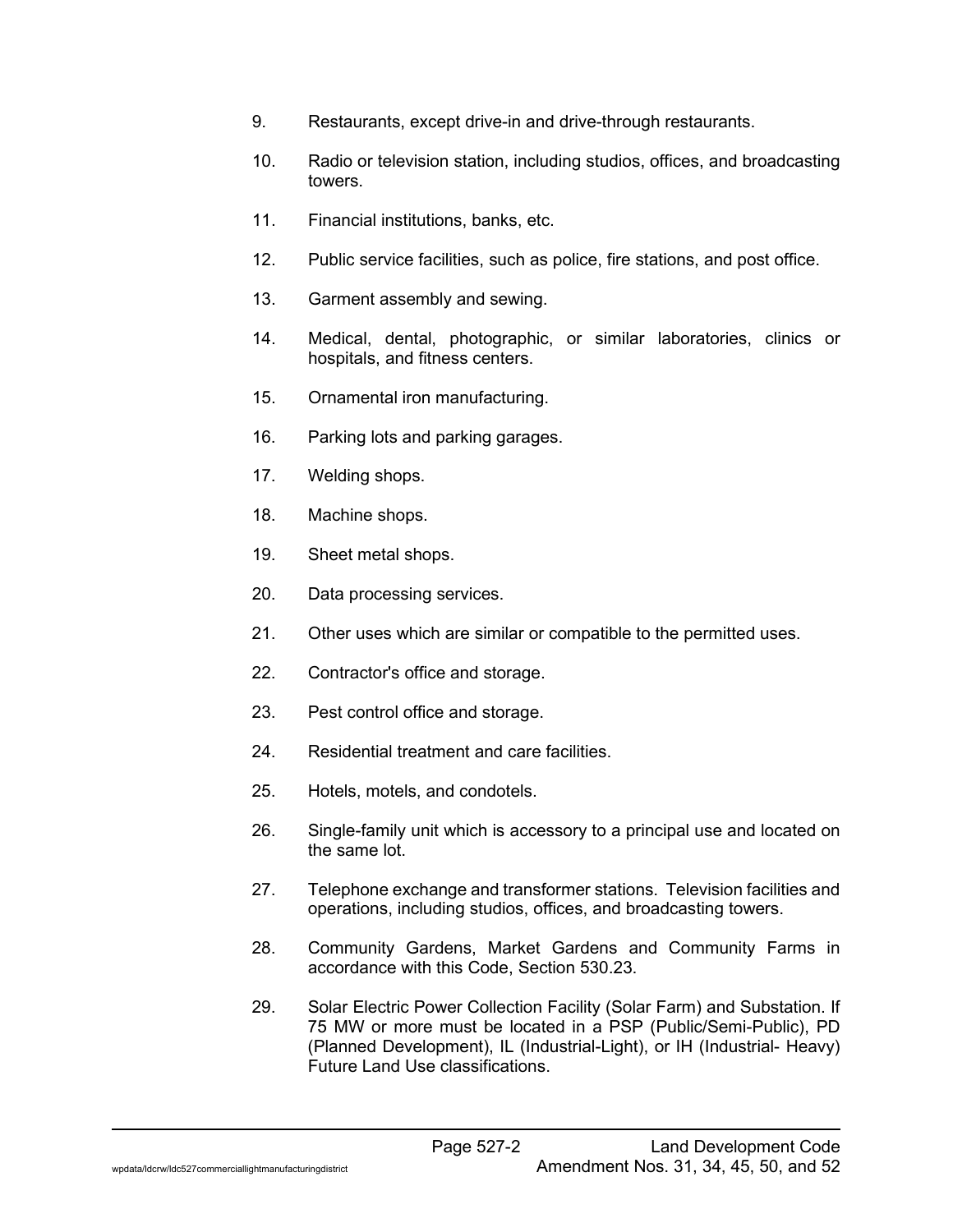- 30. Automobile towing services and connected storage of vehicles. All storage shall be located to the rear of the building and must be adequately buffered or fenced from adjoining properties and the street or right-of-way, pursuant to this Code. There shall be no outside display or sale of parts or tires.
- 31. The sale or consumption of alcoholic beverages within Alcoholic Beverage Business Establishments as defined in this Code and as permitted under County, State, and Federal regulations, provided:
	- a. An Administrative Use Permit for the Sale of Alcoholic Beverages is issued in accordance with this Code Section 402.5.B.
	- b. Unless a Specific Distance Waiver is granted by the Planning Commission in accordance with Section 402.5.B.6, no such sale or consumption of alcoholic beverages may occur or be conducted within 1,000 feet of any pre-k through  $12<sup>th</sup>$  grade public or private school, place of religious worship, or County park as measured from the structure used as the proposed Alcoholic Beverage Business Establishment to the nearest property line of the pre-k through  $12<sup>th</sup>$  grade public or private school, place of religious worship, or County park.
	- c. The premises or building in which the alcoholic beverage sales or consumption are to be conducted or occur shall not be used as an adult entertainment establishment.
	- d. Bottle Clubs that hold licenses under Rule 61A-3.049 FAC or the Division of Alcoholic Beverages and Tobacco are prohibited.

# B. Accessory Uses

- 1. Accessory uses customarily incidental to an allowed principal use.
- 2. Signs in accordance with this Code.

# 527.4. **Conditional Uses**

- A. Public utility substations and relay facilities and other conforming uses within the confines of an enclosed building which do not cause an undue nuisance or adversely affect existing structures, uses, or residents.
- B. Aircraft landing fields and helicopter pads subject to approval by the Federal Aviation Administration and compliance with appropriate State and local laws, provided that no such aircraft landing field or helicopter pad be located closer than 1,000 feet from the closest property line of a school that provides a curriculum of elementary or secondary academic instruction, including kindergarten, elementary, middle, or high schools.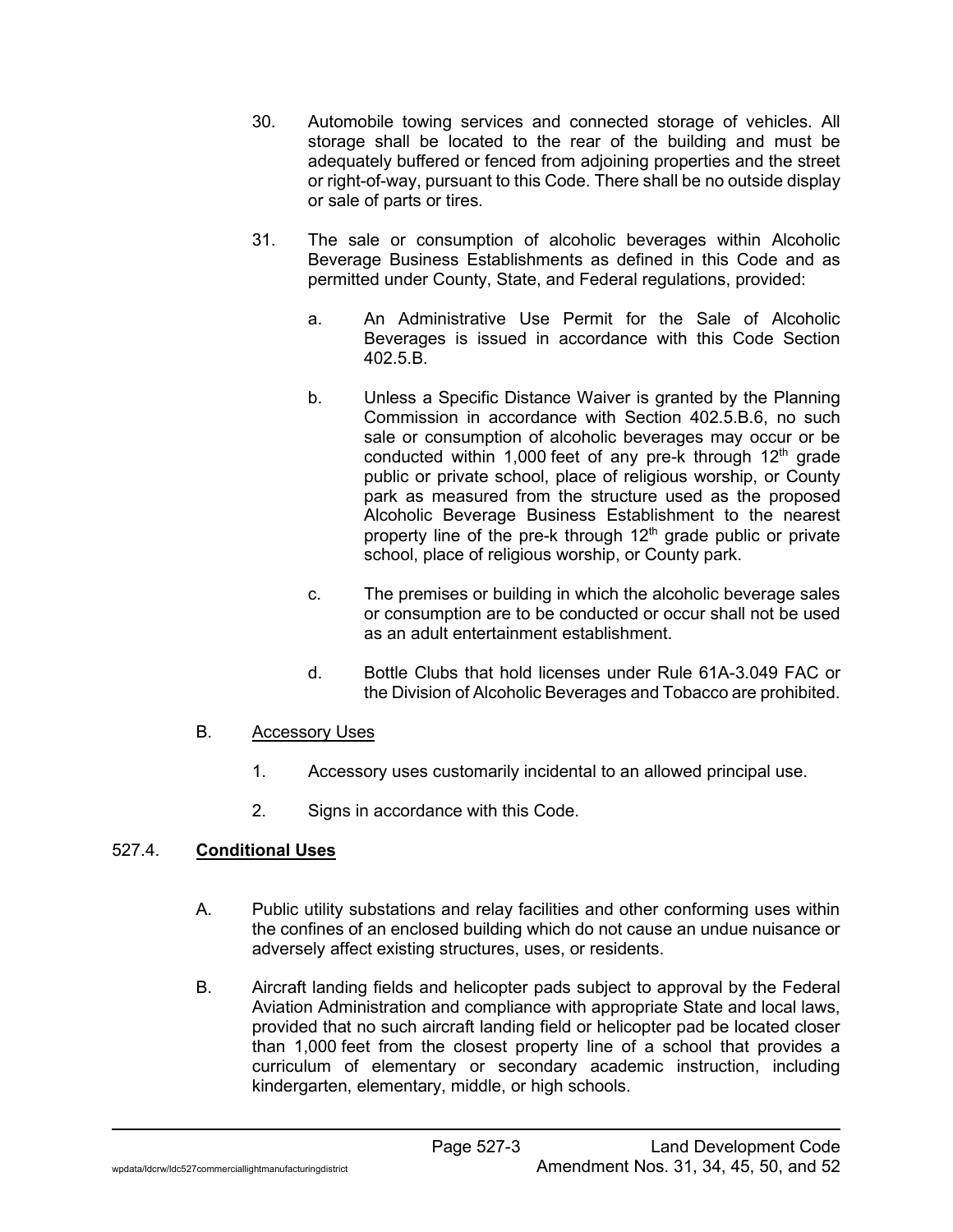- C. Mining and/or reclamation including, but not limited to, the mining or extraction of limestone, clay, sand, natural gas, oil, and organic soils subject to all local, State, and Federal regulations.
- D. Medical waste disposal facilities.
- E. Auction houses.
- F. Construction and demolition debris disposal facilities subject to all local, State, and Federal regulations.
- G. Yard trash disposal facilities.
- H. Wastewater treatment plants, except when accessory to a development.

## 527.5. **Special Exceptions**

- A. Solar Facility as a principal use
- B. Free-Standing Recreational Vehicle/Boat Storage in compliance with Section 1105 of this Code.

## 527.6. **Area and Lot-Width Regulations**

- A. Minimum Lot Size: 20,000 Square Feet
- B. Minimum Lot Width: 100 Feet

## 527.7. **Coverage Regulations**

All buildings, including accessory buildings, shall not cover more than fifty (50) percent of the lot.

# 527.8. **Yard Regulations**

The following minimum building line setback shall be:

- A. Front: twenty (20) feet.
- B. Seventy-five (75) feet from any adjoining property not zoned commercial or industrial, side or rear.
- C. Side: Where two (2) or more commercial and/or industrial districts adjoin sideto-side, no side setback shall be required.
- D. Rear setback requirements shall be fifteen (15) feet from the rear lot line, except as prescribed in B above.